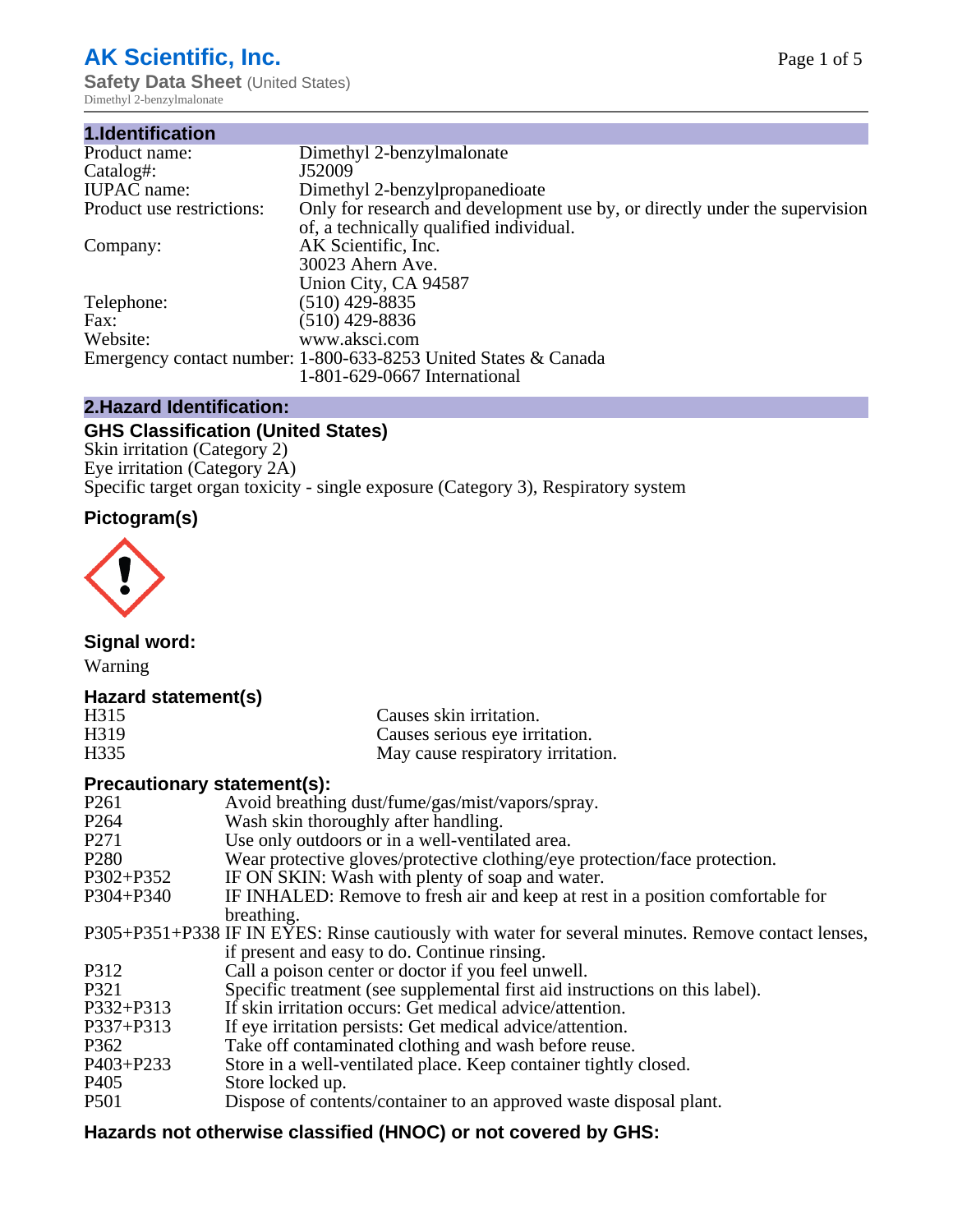#### None

#### **3.Composition/Information on Ingredients**

Purity:<br>EC:

Synonyms: Not available. CAS#: 49769-78-0<br>Purity: 95% 95% Not available.

## **4. First Aid Measures**

**General Information:** Immediately remove any clothing contaminated by the product. Move out of dangerous area. Consult a physician and show this safety data sheet.

**Inhalation:** Move person to fresh air. If not breathing, give artificial respiration. If breathing is difficult, give oxygen. Obtain medical aid.

**Skin contact:** Immediately flush skin with running water for at least 15 minutes while removing contaminated clothing and shoes. Wash clothing before reuse. Obtain medical aid immediately. **Eye contact:** Immediately flush open eyes with running water for at least 15 minutes. Obtain medical aid immediately.

**Ingestion:** Do NOT induce vomiting without medical advice. Rinse mouth with water. Never administer anything by mouth to an unconscious person. Obtain medical aid immediately.

**Most important symptoms and effects, both acute and delayed:** No further information available. Please see sections 2 and 11.

**Indication of any immediate medical attention and special treatment needed:** No further information available.

#### **5. Fire Fighting Measures**

**Suitable extinguishing media:** Use water spray, dry chemical, carbon dioxide, or chemical foam. **Specific hazards arising from the chemical:** Carbon oxides.

**Advice for firefighters:** As in any fire, wear a NIOSH-approved or equivalent, pressure-demand, self-contained breathing apparatus and full protective gear. During a fire, irritating and highly toxic gases may be generated by thermal decomposition or combustion.

#### **6. Accidental Release Measures**

**Personal precautions, protective equipment and emergency procedures:** Wear protective equipment and keep unprotected personnel away. Ensure adequate ventilation. Remove all sources of ignition. Prevent further leak or spill if safe to do so. For personal protective equipment, please refer to section 8.

**Environmental precautions:** Do not let product enter drains, other waterways, or soil.

**Methods and materials for containment and cleaning up:** Prevent further leak or spill if safe to do so. Vacuum, sweep up, or absorb with inert material and place into a suitable disposal container. Consult local regulations for disposal. See section 13 for further disposal information.

#### **7. Handling and Storage**

**Precautions for safe handling:** Avoid contact with skin, eyes, and personal clothing. Wash hands thoroughly after handling. Avoid breathing fumes. Use only with adequate ventilation. Wear suitable protective clothing, gloves, and eye/face protection. Keep away from sources of ignition. Minimize dust generation and accumulation. Keep container tightly closed. Open and handle container with care. Do not eat, drink, or smoke while handling.

**Conditions for safe storage, including any incompatibilities:** Store in a tightly-closed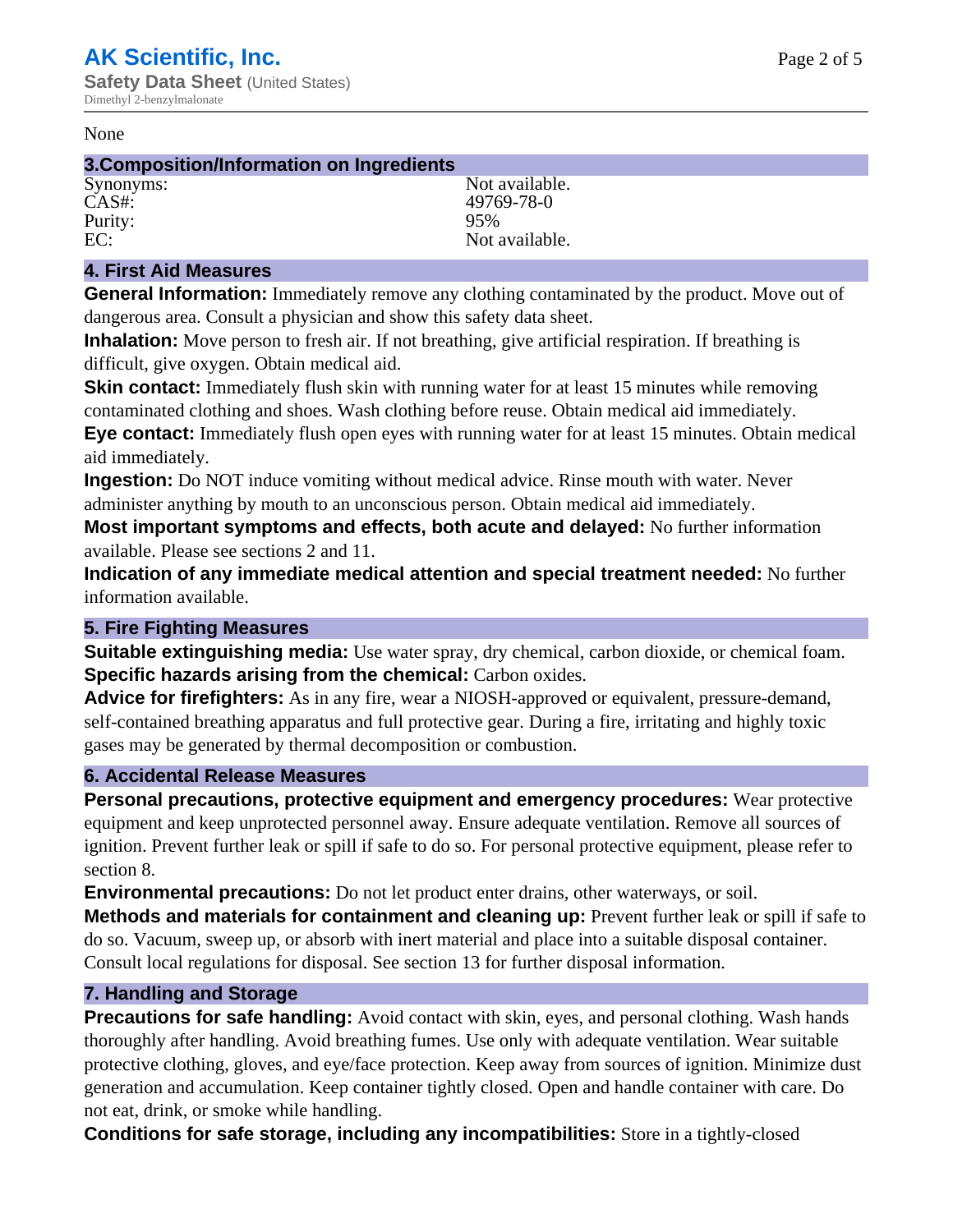container when not in use. Store in a cool, dry, well-ventilated area away from incompatible substances. Keep away from sources of ignition.

#### **8. Exposure Controls/Personal Protection**

#### **Exposure limits:**

| <b>OSHA PEL:</b>  | Not available. |
|-------------------|----------------|
| NIOSH REL:        | Not available. |
| <b>ACGIH TLV:</b> | Not available. |

**Appropriate engineering controls:** Avoid contact with skin, eyes, and clothing. Wash hands before breaks and immediately after handling the product. Facilities storing or utilizing this material should be equipped with an eyewash fountain. Use adequate general and local exhaust ventilation to keep airborne concentrations low.

#### **Personal protection**

| Eyes:        | Based on an evaluation of the eye or face hazards present, wear chemical splash-resistant<br>safety glasses or goggles with side protection. A face shield may be appropriate in some |
|--------------|---------------------------------------------------------------------------------------------------------------------------------------------------------------------------------------|
|              | workplaces. Use eyewear tested and approved under appropriate government standards<br>such as OSHA 29 CFR 1910.133 or EU EN166.                                                       |
| Hands:       | Wear gloves selected based on an evaluation of the possible hazards to hands and skin,                                                                                                |
|              | the duration of use, the physical conditions of the workplace, and the chemical resistance                                                                                            |
|              | and physical properties of the glove material.                                                                                                                                        |
|              | Skin and body: Protective clothing must be selected based on the hazards present in the workplace, the                                                                                |
|              | physical environment, the duration of exposure, and other factors. No fabric can provide                                                                                              |
|              | protection against all potential hazards; therefore it is important to select the appropriate                                                                                         |
|              | protective clothing for each specific hazard. At the minimum, wear a laboratory coat and                                                                                              |
|              | close-toed footwear.                                                                                                                                                                  |
| Respiratory: | Respirators are not a substitute for accepted engineering control measures such as<br>enclosure or confinement of the operation, general and local ventilation, and substitution      |
|              | of less toxic materials. When respiratory personal protective equipment is appropriate                                                                                                |
|              |                                                                                                                                                                                       |
|              | based on an assessment of respiratory hazards in the workplace, use a NIOSH- or                                                                                                       |
|              | CEN-certified respirator.                                                                                                                                                             |

| 9. Physical and Chemical Properties |                                                |  |  |
|-------------------------------------|------------------------------------------------|--|--|
| <b>Physical State:</b>              | Clear colorless liquid                         |  |  |
| Molecular Formula:                  | C <sub>12</sub> H <sub>14</sub> O <sub>4</sub> |  |  |
| Molecular Weight:                   | 222.24                                         |  |  |
| Odor:                               | Not available.                                 |  |  |
| pH:                                 | Not available.                                 |  |  |
| <b>Boiling Point Range:</b>         | Not available.                                 |  |  |
| Freezing/Melting Point:             | Not available.                                 |  |  |
| <b>Flash Point:</b>                 | Not available.                                 |  |  |
| <b>Evaporation Rate:</b>            | Not available.                                 |  |  |
| Flammability(solid,gas):            | Please see section 2.                          |  |  |
| <b>Explosive limits:</b>            | Not available.                                 |  |  |
| Vapor Pressure:                     | Not available.                                 |  |  |
| Vapor Density:                      | Not available.                                 |  |  |
| Solubility:                         | Not available.                                 |  |  |
| <b>Relative Density:</b>            | Not available.                                 |  |  |
| Refractive Index:                   | Not available.                                 |  |  |
| Volatility:                         | Not available.                                 |  |  |
| <b>Auto-ignition Temperature:</b>   | Not available.                                 |  |  |
| <b>Decomposition Temperature:</b>   | Not available.                                 |  |  |
| <b>Partition Coefficient:</b>       | Not available.                                 |  |  |
|                                     |                                                |  |  |

# **10. Stability and Reactivity**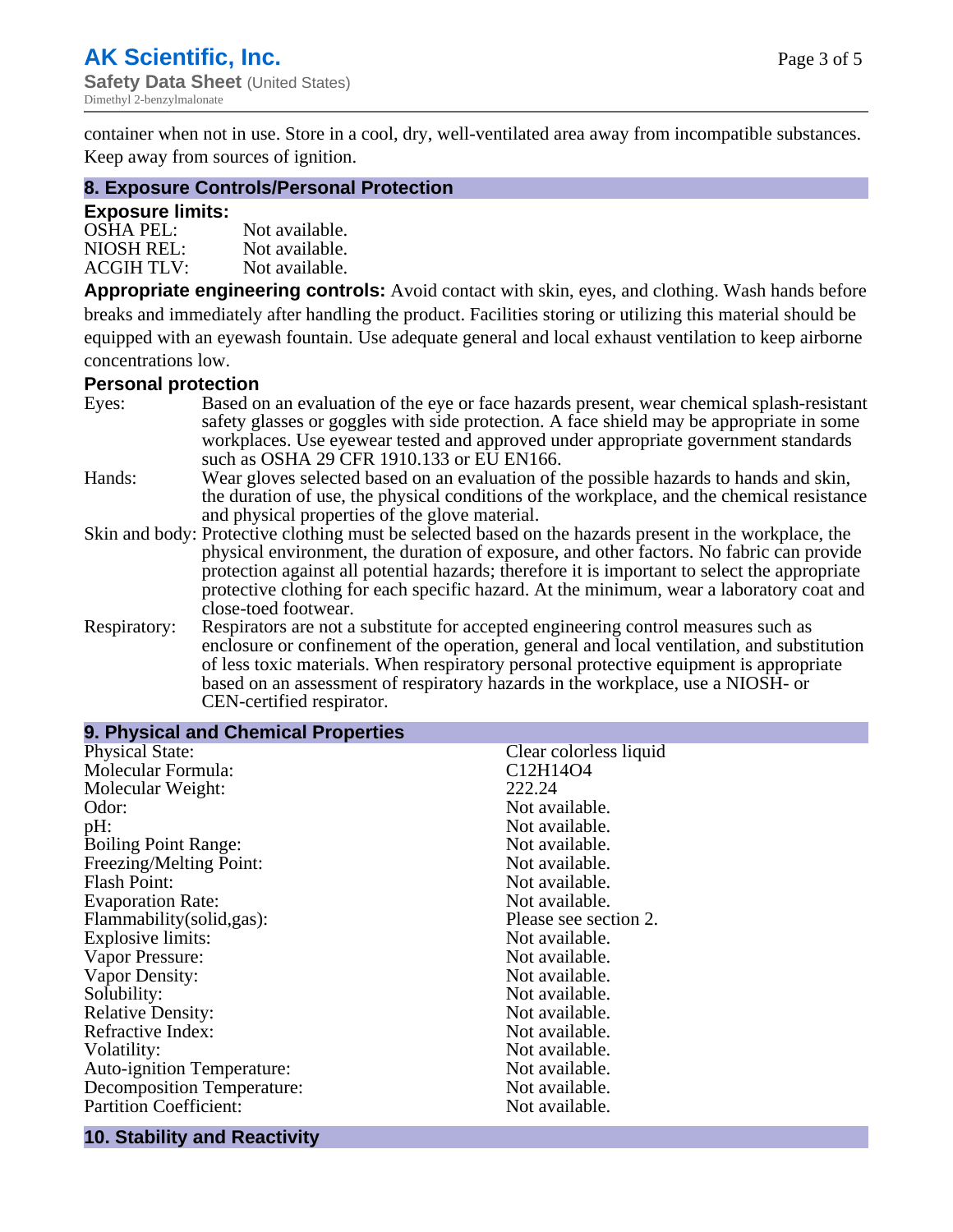| Reactivity:                         | Not available.                                       |
|-------------------------------------|------------------------------------------------------|
| Chemical stability:                 | Stable under recommended temperatures and pressures. |
| Possibility of hazardous reactions: | Not available.                                       |
| Conditions to avoid:                | Dust generation.                                     |
| Incompatible materials:             | Strong oxidizing agents.                             |
| Hazardous decomposition products:   | Carbon oxides.                                       |
|                                     |                                                      |

#### **11. Toxicological Information**

| Not available.                                      |
|-----------------------------------------------------|
| Not available.                                      |
| Inhalation, eye contact, skin contact, ingestion.   |
| Skin contact may result in inflammation             |
| characterized by itching, scaling, reddening,       |
| blistering, pain or dryness. Eye contact may result |
| in redness, pain or severe eye damage. Inhalation   |
| may cause irritation of the lungs and respiratory   |
| system. Overexposure may result in serious illness  |
|                                                     |

or death.

#### **Carcinogenicity**

| IARC: | Not classified.                                                                                       |
|-------|-------------------------------------------------------------------------------------------------------|
| NTP:  | Not listed.                                                                                           |
| OSHA: | Not listed.                                                                                           |
|       | Acute toxic effects: Inflammation of the eye is characterized by redness, watering, and itching. Skin |
|       | inflammation is characterized by itching, scaling, reddening, or, occasionally,                       |
|       | blistering.                                                                                           |

| <b>12. Ecological Information</b> |                |  |
|-----------------------------------|----------------|--|
| Ecotoxicity:                      | Not available. |  |
| Persistence and degradability:    | Not available. |  |
| Bioaccumulative potential:        | Not available. |  |
| Mobility in soil:                 | Not available. |  |
| Other adverse effects:            | Not available. |  |

#### **13. Disposal Considerations**

Disposal of waste: Chemical waste generators must determine whether a discarded chemical is classified as hazardous waste. US EPA guidelines for the classification determination are listed in 40 CFR 261.3. Additionally, waste generators must consult state and local hazardous waste regulations to ensure complete and accurate classification. Observe all federal, state and local regulations when disposing of the substance.

Disposal of packaging: Do not reuse containers. Dispose of as unused product.

| <b>14. Transportation Information</b> |                         |
|---------------------------------------|-------------------------|
| <b>DOT (United States)</b>            |                         |
| UN number:                            | Not hazardous material. |
| Proper shipping name:                 | Not available.          |
| Transport hazard class:               | Not available.          |
| Packing group:                        | Not available.          |
| <b>IATA</b>                           |                         |
| <b>UN Number:</b>                     | Not dangerous good.     |
| Proper shipping name:                 | Not available.          |
| Transport hazard class:               | Not available.          |
| Packing group:                        | Not available.          |
|                                       |                         |